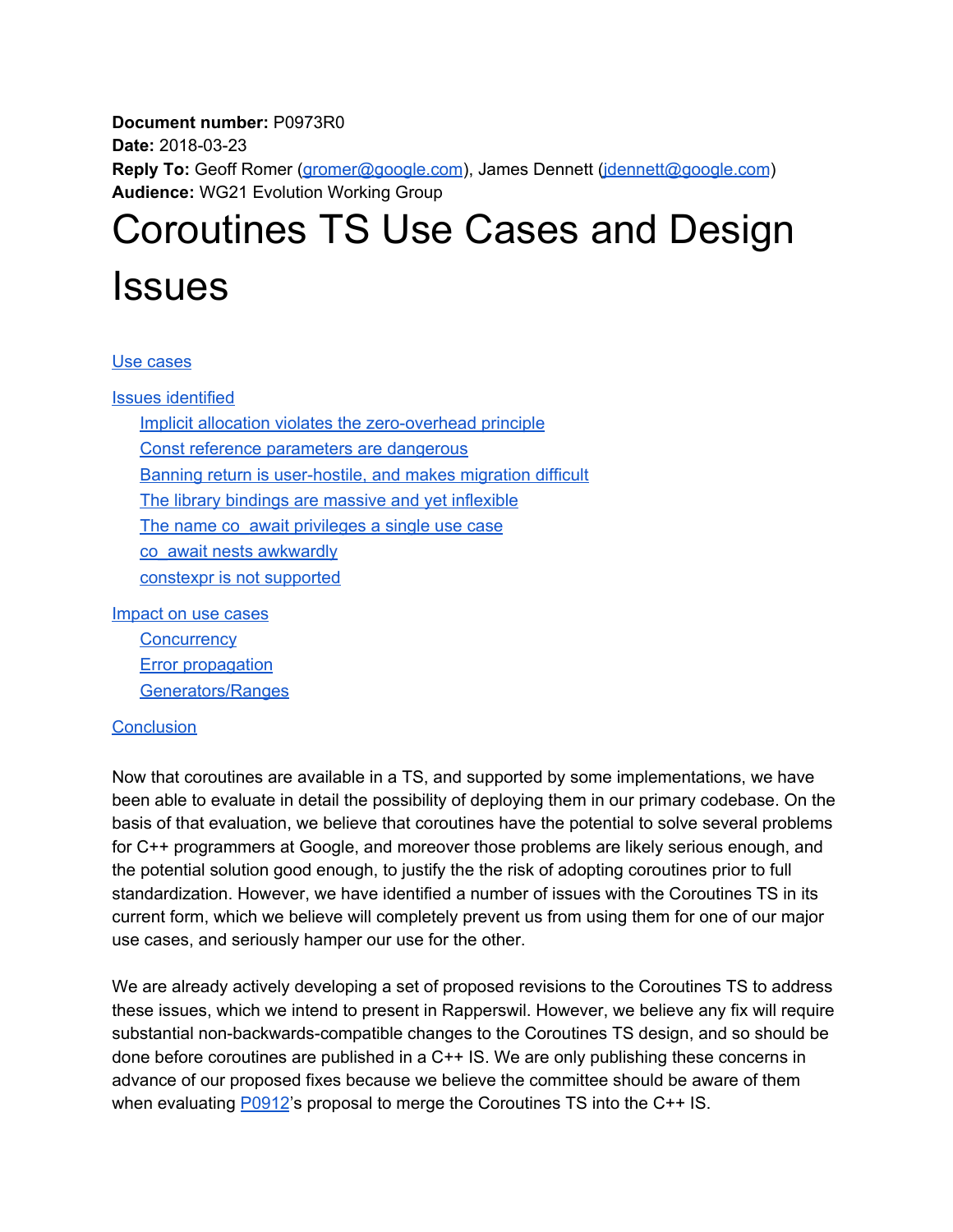### <span id="page-1-0"></span>Use cases

One of our primary use cases for coroutines is the one that obviously motivates the Coroutines TS, namely fine-grained asynchrony and concurrency. Generators are a second; they are not a major concern for us at present, but we believe that they could be a critical use case in the future, because we see preliminary indications that generator-based programming techniques may give us important performance improvements when combined with the Ranges TS.

Presumably this audience needs no further introduction to those use cases, but a third use case has not been discussed as extensively: coroutines enable concise and convenient propagation of errors via return values. This is useful for cases where errors are common rather than exceptional, the error path is performance-sensitive, and/or exceptions are not permitted (which over 50% of respondents to the C++ Developer Survey have to deal with in at least some contexts). Functions that return  $\top$  on success can report errors by returning a type such as expected<T> (as proposed by  $P0323$ ; we omit the error space parameter for brevity), but in C++17 this requires an onerous degree of error handling boilerplate:

```
expected<string> GetString(int index);
expected<int> SumOfSizes() {
 int result = 0;
 for (int i = 0; i \lt kMaxIndex; +i) {
   expected<string> tmp = GetString(i);if (!tmp.has_value()) {
      return unexpected(tmp.error());
   }
    result += tmp->size();
 }
 return result;
}
```
Changes in the API design of expected<T> could mitigate some of this boilerplate, but not the fundamental necessity of storing an expected<T> function result in a named temporary, checking it for error and conditionally returning, and then using the stored value. In practice, we have been unable to prevent users from using macros to abbreviate this process:

```
expected<int> SumOfSizes() {
 int result = 0;
 for (int i = 0; i \lt kMaxIndex; +i) {
   ASSIGN_OR_RETURN(expected<string> tmp, GetString(i));
   result += tmp->size();
 }
 return result;
}
```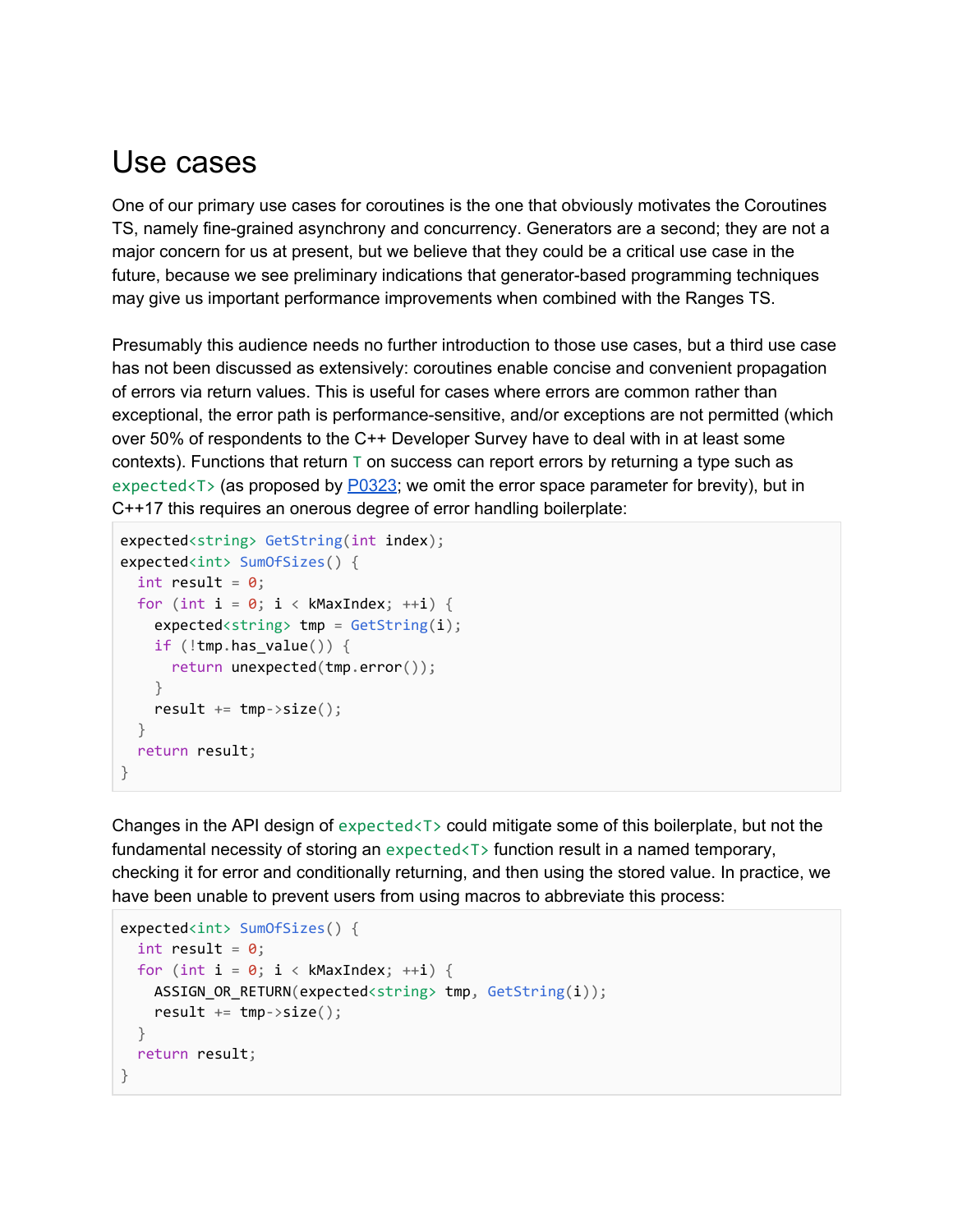Coroutines have the potential to provide a far more satisfactory solution; with suitable bindings for expected<T>, this could be rewritten as:

```
expected<int> SumOfSizes() {
 int result = 0;
 for (int i = 0; i < kMaxIndex; ++i) {
   result += (co_await GetString(i)).size();
 }
 co_return result;
}
```
Note also that there is already a [proposal](http://www.open-std.org/jtc1/sc22/wg21/docs/papers/2017/p0779r0.pdf) to introduce a separate syntax for this use case. We think that it would be much better for C++ to have a single syntax that is expressive enough to support all coroutine-like use cases, rather than inventing a new syntax for each.

## <span id="page-2-0"></span>Issues identified

This section lists the major issues we've identified with the Coroutines TS, in non-increasing order of importance.

#### <span id="page-2-1"></span>Implicit allocation violates the zero-overhead principle

The Coroutines TS specifies that a coroutine may allocate memory on the heap, in order to store the execution state of the suspended coroutine. In cases such as expected-based error handling, this is unnecessary because the coroutine will never be resumed after suspension (because suspension occurs only when an error is encountered). This unnecessary allocation is a serious problem, because it means that modifying a function to use co await instead of e.g. ASSIGN\_OR\_RETURN can cause that function to allocate memory, a potentially major performance regression.

The authors of the Coroutines TS argue that the allocation can be optimized away when it is not needed, but there are several problems with this argument:

- It is not yet clear that that this optimization is feasible in general. For example, the Clang implementation of the Coroutines TS can perform this optimization only when the coroutine is in the same translation unit as the caller (among other conditions), and Richard Smith says "I do not have any confidence this optimization would ever become reliable in the way that, say, certain forms of NRVO are."
- $\bullet$  Even if implementations are eventually able to apply this optimization reliably, C++ programmers are unlikely to trust it to do so. As a point of comparison, consider the case of copy elision: this optimization has been universal in C++ compilers for over a decade, and yet C++ programmers still routinely avoid returning large objects by value because they're concerned about performance.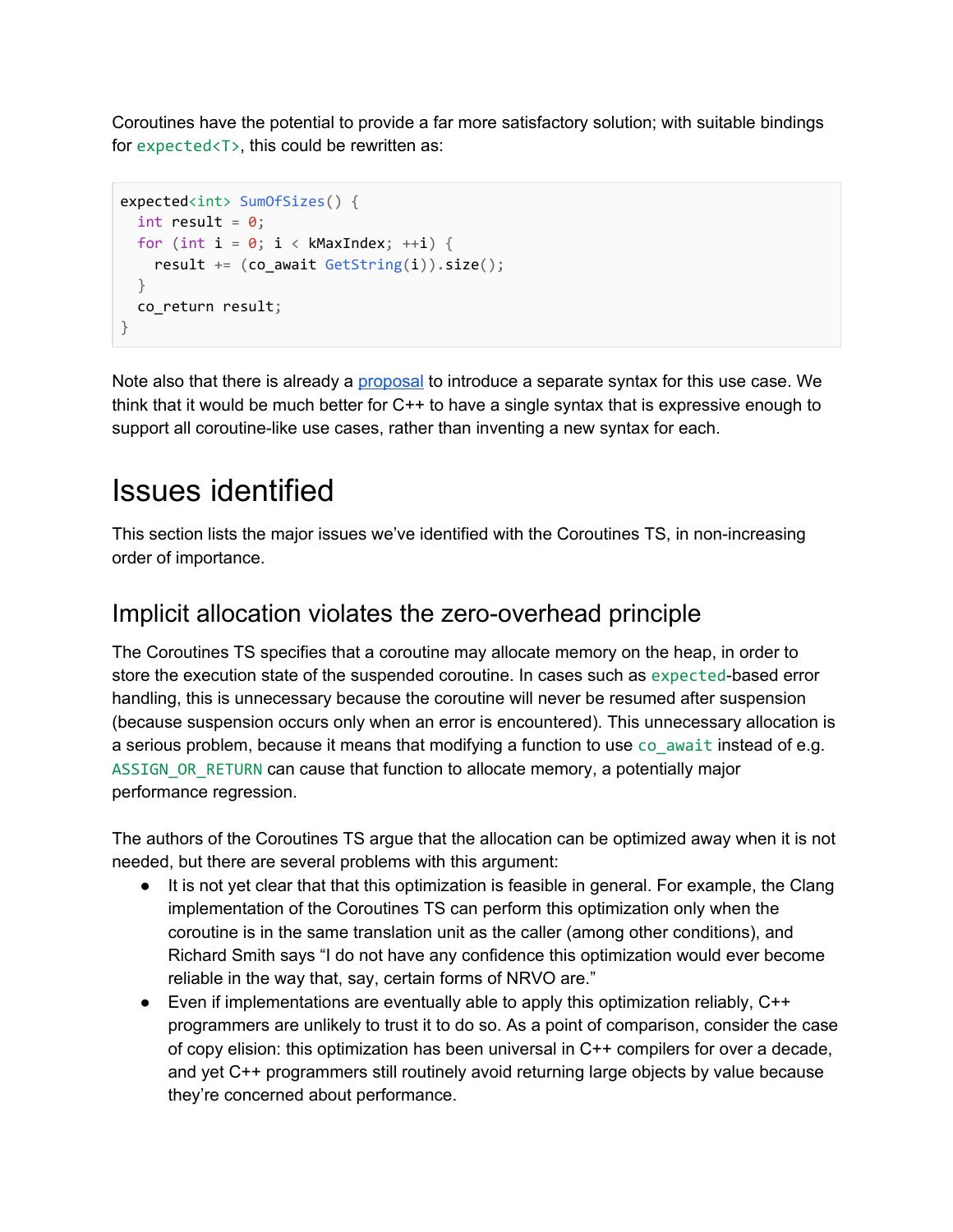• This approach is at odds with the design philosophy of  $C++$ . One of  $C++$ 's most distinctive advantages over other languages is that it enables programmers to define and use powerful abstractions, while still giving them fairly precise visibility into and control over performance when necessary. The Coroutines TS's approach to allocation compromises that advantage because it fails to give programmers an accurate mental model of their code's performance.

In addition to giving users no visibility or control over *whether* that allocation takes place, the Coroutines TS does not provide enough control over *how* that allocation takes place. Allocation of the coroutine frame can be controlled only by overloading operator new, an awkward and obscure extension point with too narrow an API to express all the ways that coroutine type authors may want to manage coroutine state. For example, the creator of a generator type may want to allocate nested generators as a stack in a single contiguous region of memory, so that generator performance matches the performance of ordinary function calls. The Coroutines TS does not give the author the tools to do this, because allocation is determined solely by the parameters of the coroutine function, and the coroutine type author does not control its users' parameter types.

The problems with the Coroutines TS's current approach to allocation are comparable to the problems we would have if we had tried to specify std::vector as C++'s fundamental representation for arrays: this would naively imply that creating an array always results in a heap allocation, and many of us would not be satisfied by the argument that this could be optimized away when the compiler determines that the size is fixed.

#### <span id="page-3-0"></span>Const reference parameters are dangerous

Consider the following coroutine:

```
future<string> Concat(const string& prefix, future<string> suffix) {
 co_{re}turn (prefix + co_await suffix);
}
```
Despite its innocuous appearance, this code has a serious bug: if Concat is invoked with a temporary prefix argument (e.g. Concat("foo", GetSuffix())), prefix may be a dangling reference by the time it is accessed.

To some extent, this problem is inherent in the very concept of allowing functions (or function-like entities) to suspend execution, and then resume execution in a context that's independent of the original callsite: without profound changes to the C++ object lifetime rules, the temporaries created at the callsite will necessarily no longer exist when execution resumes. However, the fact that this problem is concealed behind a familiar and innocuous-seeming syntax is not inherent. For example, a very similar problem arises in connection with lambdas,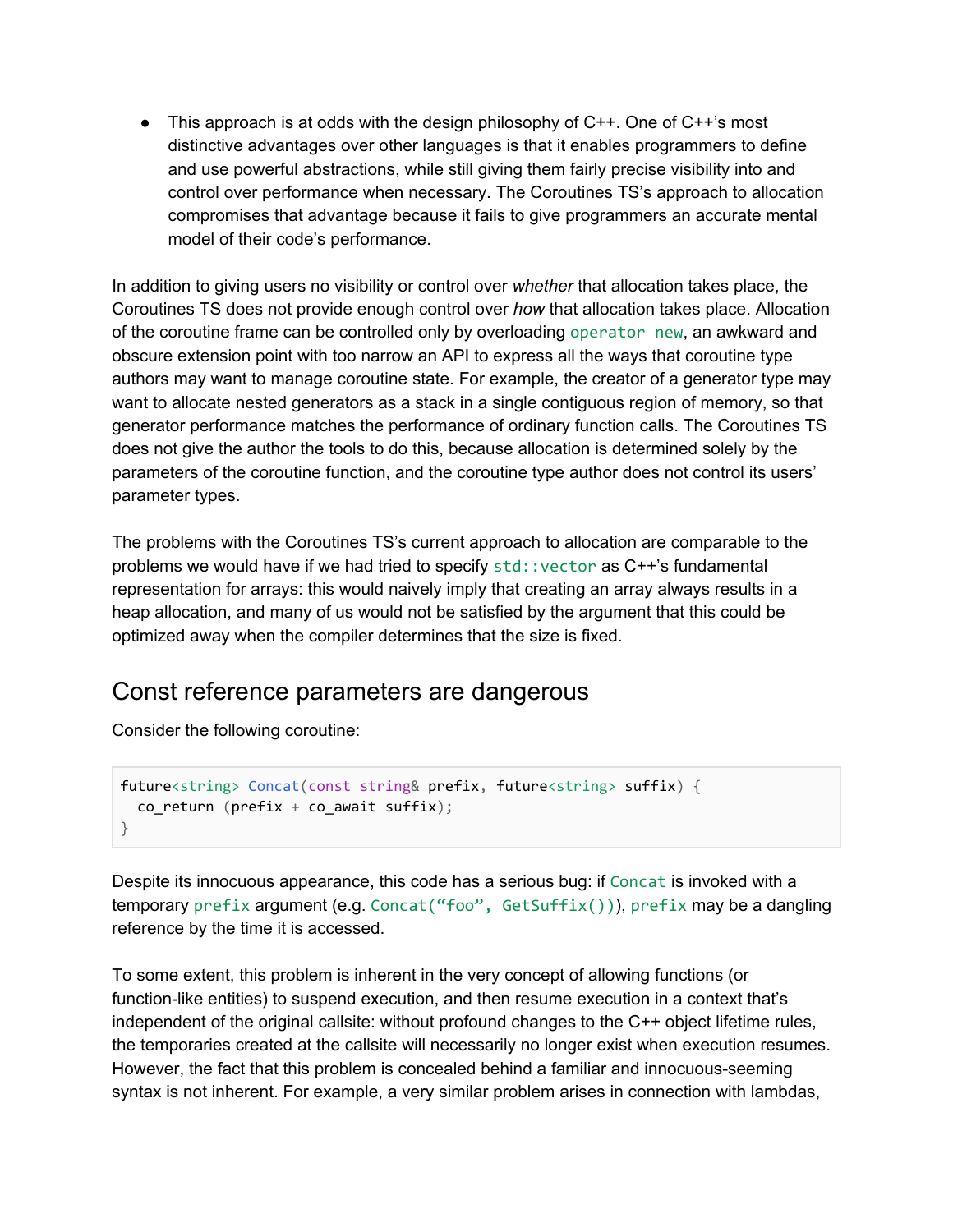where a reference that's captured when a lambda is created may be dangling by the time the reference is used. In that case, C++ opted to use a different syntax for variable capture than for argument passing, which has enabled us to teach users different rules for capturing by reference (use with caution, pay attention to lifetime issues) vs. passing by reference (use freely).

Note that banning reference parameters, either globally or for particular coroutine types, is not an adequate solution to this problem, because it would disallow many important use cases. We want to make this functionality available to all coroutines, but in a form that does not give users a false sense of security.

### <span id="page-4-0"></span>Banning return is user-hostile, and makes migration difficult

The Coroutines TS currently forbids coroutines from using return statements; they must instead use co\_return. This is motivated by the semantic differences between ordinary and coroutine return (particularly the indirection through the return value/return void extension points), as well as to simplify single-pass implementations. However, in practice the differences between return and coareturn are minor for well-behaved coroutines, and the keyword difference does not make the semantic differences clear, so we are concerned that this will come across to users as arbitrary or confusing. Perhaps more problematically, this requirement makes it substantially more difficult to migrate existing macro-based error handling code to use co\_await instead, because we must introduce co\_await and eliminate return in a single atomic step.

#### <span id="page-4-1"></span>The library bindings are massive and yet inflexible

The Coroutines TS couples the core language with the library to a degree that's simply without precedent. Although nominally a core language feature, the Coroutines TS depends tightly on a library type coroutine\_handle, and hooks into no fewer than 15 novel user-controlled extension points<sup>1</sup> to customize its behavior (that's not counting the pre-existing operator new,

```
<sup>1</sup> await transform</sup>
operator co_await
await_ready
await_suspend
await_resume
yield_value
return_value
return_void
promise_type
get_return_object
get_return_object_on_allocation_failure
coroutine_traits
initial_suspend
final_suspend
unhandled_exception
```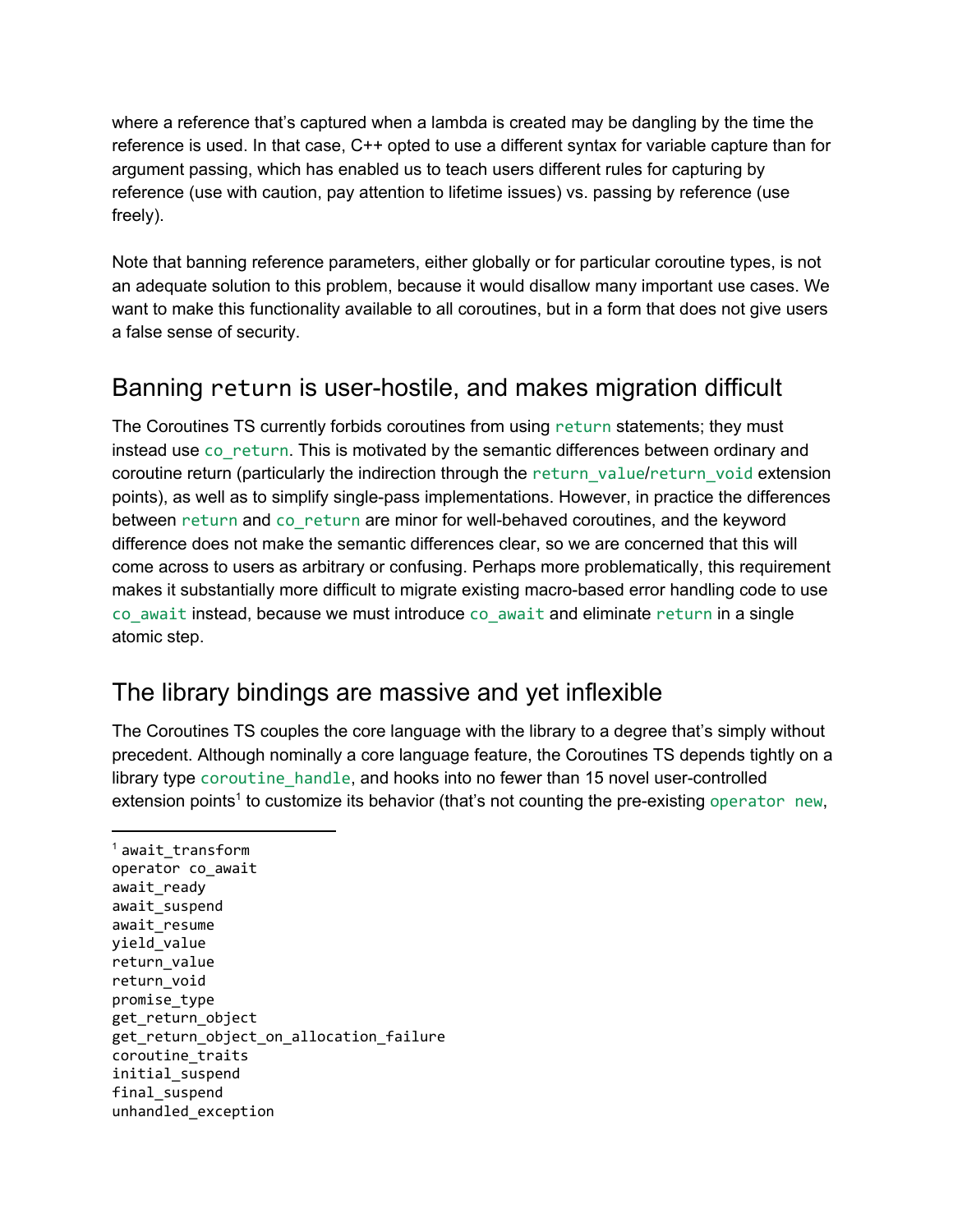which is likely to be pressed into service for new and strange purposes, since it's the only leverage the user has over that critical allocation).

This complex coupling makes coroutines more difficult to understand. It also, perversely, reduces library flexibility: the large API surface that user-provided code must expose to the core language makes it much harder for programmers to use coroutines in any way that the language designers did not anticipate, and we are concerned that the implicit core/library coupling inside coroutine\_handle may mean that some kinds of implementation changes require NxM coordination between vendors of compilers and standard libraries (however, implementation experience so far has not borne out this concern).

More fundamentally, this extensive library coupling points to a possible design problem: the boundary between the language feature and the library may have been drawn in the wrong place. In effect, the Coroutines TS specifies the behavior of coawait and co-yield as elaborate multi-step algorithms, which call out to user-provided extension points at each step. This allows the user to customize each step, but not the algorithm as a whole. A design in which the entire algorithm was delegated to library code, leaving the core language responsible only for the fundamental operation of reifying the function state as a continuation, would be both simpler and more flexible.

Furthermore, the library extension points are to a large extent keyed off of the function signature (by way of the coroutine\_traits template), so users are not able to effectively control the behavior of a single function, only of the function *and all other functions* that have the same parameter and return type. This effectively disallows per-function customization, while leaving an opening for unwary or unscrupulous users to *attempt* per-function customization in a highly hazardous way.

#### <span id="page-5-0"></span>The name co await privileges a single use case

At risk of stating the obvious, the coawait keyword privileges the concurrency use case to the exclusion of all others: it is unnatural at best to "await" an expected object or a parse tree. For example, it is significant that for generators, evidently the Coroutines TS's second-priority use case after asynchrony, it introduces a new purpose-specific syntax (and new library bindings) rather than reuse co await. At first glance, generators seem conceptually distinct from both the future and error-handling use cases, since the latter focus on different kinds of "unwrapping" operations, whereas generators if anything seem to emphasize wrapping. Nonetheless, it is possible to implement generators quite naturally within the framework of co await, using a syntax such as co await  $std::yield(x)$ , although this might be less compatible with future extensions to enable return type deduction in coroutines.

If not even the Coroutines TS itself reuses co await for use cases that the TS was explicitly designed for, that calls into question whether users will be willing to reuse co await for use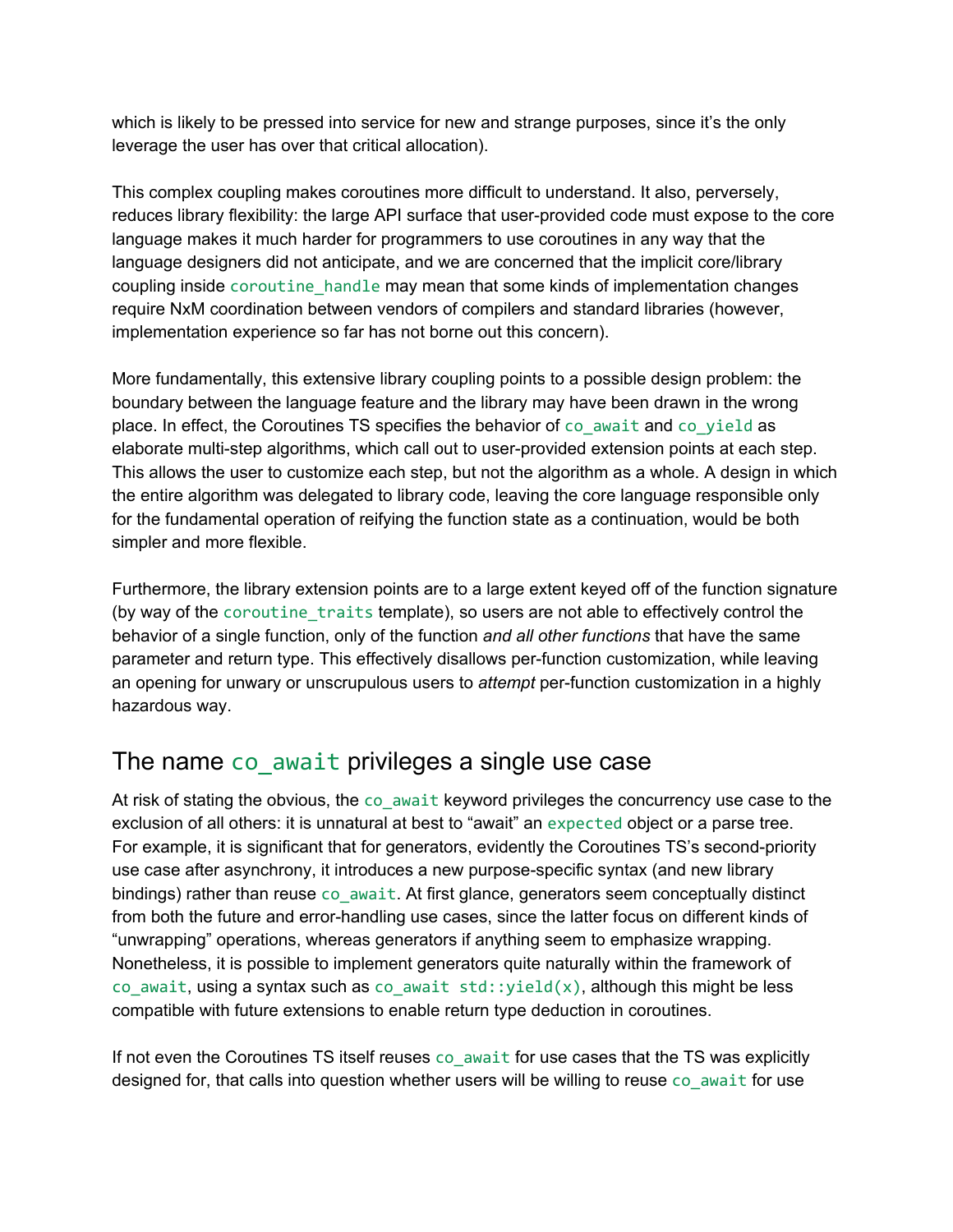cases that the TS didn't consider. See also [P0779](http://www.open-std.org/jtc1/sc22/wg21/docs/papers/2017/p0779r0.pdf)'s proposal of a separate syntax for the expected use case.

#### <span id="page-6-0"></span>co\_await chains awkwardly

If a user wishes to apply a postfix operator to the result of a co await expression, they will generally have to wrap the expression in parentheses, or the operator will bind to co\_await's argument rather than its result. Particularly in the case of the . operator, this risks leading to a fairly parenthesis-intensive coding style:

```
int size = (co_await GetString(some_complicated_expression)).size();
```
This is a readability problem, because readers must count parentheses in order to read the code correctly.

Note that this problem is exactly analogous to the one solved by the  $\rightarrow$  operator, with co await in place of the \* operator.

#### <span id="page-6-1"></span>constexpr is not supported

The Coroutines TS forbids coroutines from being constexpr, which limits their utility somewhat. This is presumably because supporting coroutines in their current form at compile time would pose some formidable challenges, particularly since coroutine execution is specified to always allocate, and allocation is forbidden in constexpr code. A design built on simpler primitives should be able to support constexpr in a natural way.

### <span id="page-6-2"></span>Impact on use cases

#### <span id="page-6-3"></span>**Concurrency**

Unsurprisingly, the Coroutines TS is reasonably well-suited to concurrency, its primary use case. The problem of implicit allocation is reduced, because allocation will almost always be necessary in concurrent use cases anyway. co\_return will be an annoyance for users, but not an obstacle to migration, because our codebase's existing concurrency abstractions are too different from std:: future for automated migration to be feasible in the first place. The name of co\_await is perfectly suited to this use case (except for the abominable co\_ prefix, of course).

The biggest problem in the concurrency context will be the issue of dangling reference parameters. This will require extensive educational work (and tooling work, if possible) to make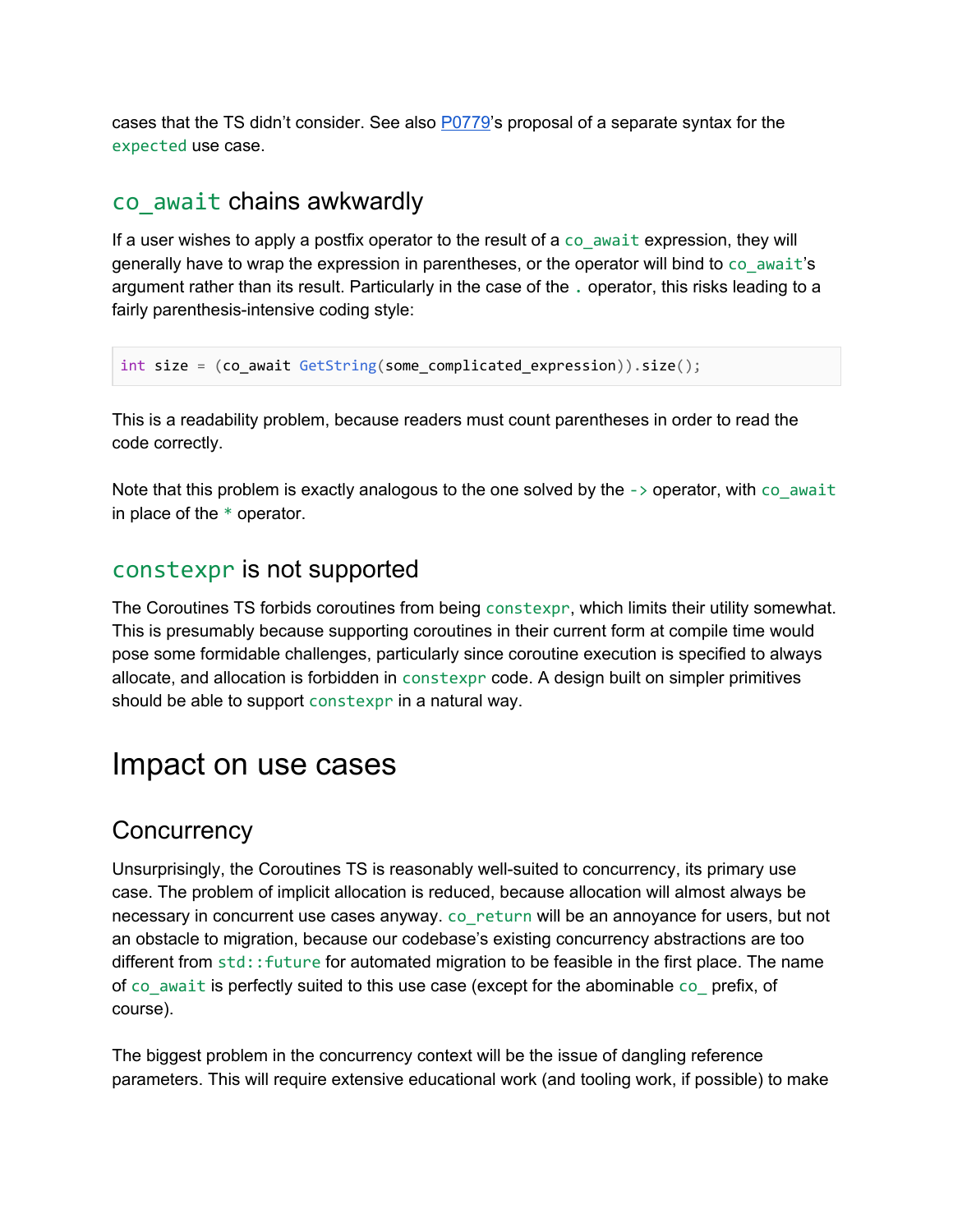users aware of this pitfall, and will nonetheless probably lead to many bugs (as if concurrent programming wasn't bug-prone enough to begin with).

That being said, this problem seems impossible to fully solve except by disallowing reference parameters to coroutines, which would probably be too restrictive (and which we could implement as a build or clang-tidy warning on top of the Coroutines TS, if we thought that was desirable). We think a better design for coroutines could at best mitigate this problem, by making the hazards more clear to users, leveraging our existing educational work on the hazards of lambda reference captures.

In short, despite a number of shortcomings, the Coroutines TS is probably usable in its current form as a solution for the problem of writing efficient, portable asynchronous code.

### <span id="page-7-0"></span>Error propagation

In contrast, the Coroutines TS appears to be unusable in its current form to solve the problem of simplifying error propagation and eliminating error-propagation macros. The ban on return statements in coroutines (and the symmetric ban on co\_return in non-coroutines) makes it impossible to incrementally migrate usages of e.g. a particular macro to use co\_await. Instead, each whole function must be migrated in a single atomic step. Thus, we cannot perform the migration by rewriting the macros to use co\_await, nor can we perform it by developing migration tools for the macros one at a time. Instead, we must develop a single migration tool which can handle all return statements in a function (including those hidden behind any macros), a much more complex proposition.

Even if that problem were solved, we could not perform such a migration if there was any significant chance of a performance regression, and due to the implicit allocation specified by the Coroutines TS, we have no way of ruling that out.

#### <span id="page-7-1"></span>**Generators**

As noted above, there are some preliminary indications that the upcoming Ranges TS (which is intended to become the preferred way to work with sequential data in C++) may require use of generators to attain optimal performance in at least some cases. However, the Coroutines TS's specification of implicit allocation could seriously degrade the performance of generators, and/or give them a reputation for poor performance that would discourage their use in performance-sensitive code. It's too early to assess this risk in much detail, except to say that the uncertainty is mostly on the downside.